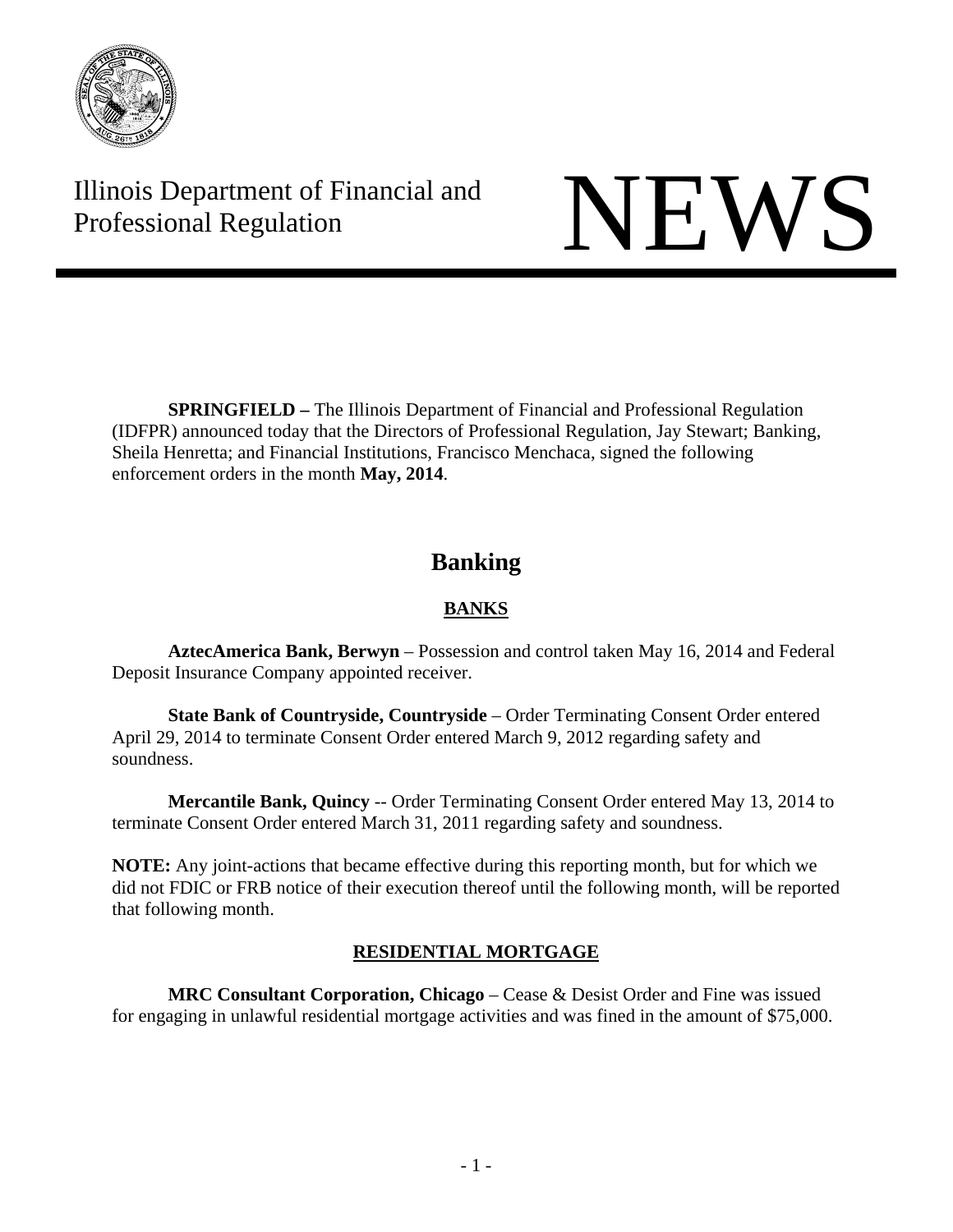#### **LOAN ORIGINATOR**

 **Jusuf Hodzic, Chicago**–MLO License (031.0028285) was revoked and fined \$134,000 for conspiring with unlicensed entities in a mortgage fraud scheme.

 **Jusuf Hodzic, Chicago**–MLO License (031.0028285) was revoked and fined \$118,000 for not reporting the revocation of his company to the Department in the application process to be an MLO.

 **Roxana P. Aranibar, Brookfield**– Cease and Desist order and was fined \$236,000 for performing loan originator activities without a MLO license and participating in mortgage fraud schemes.

# **Financial Institutions**

# **CURRENCY EXCHANGE**

**63rd & Kedzie Currency Exchange, Inc., 3148 W. 63rd Street, Chicago – currency** exchange license (4057) fined \$2,000 for failure to maintain the statutorily required minimum net worth.

# **Professional Regulation**

# **APPRAISER**

**Richard Duffner, Plainfield** – certified residential real estate appraiser license (556- 000380) indefinitely suspended for a minimum of two years for developing an appraisal review that contained significant errors and omissions.

**Carmelo Blacconeri, Park Ridge** – certified general real estate appraiser license (553- 000680) voluntarily surrendered due to failure to comply with the completion of the continuing education requirements within the period of October 1, 2011 through September 30, 2013.

# **BARBER, COSMETOLOGY, ESTHETICS AND NAIL TECHNOLOGY**

**Bernard Barnes, Evergreen Park** – barber license (006-062370) suspended for being more than 30 days delinquent in the payment of child support.

**Milo Borum, Chicago** – barber license (006-064195) suspended for being more than 30 days delinquent in the payment of child support.

**Tatum Kyle, Peoria** – barber license (006-064433) suspended for being more than 30 days delinquent in the payment of child support.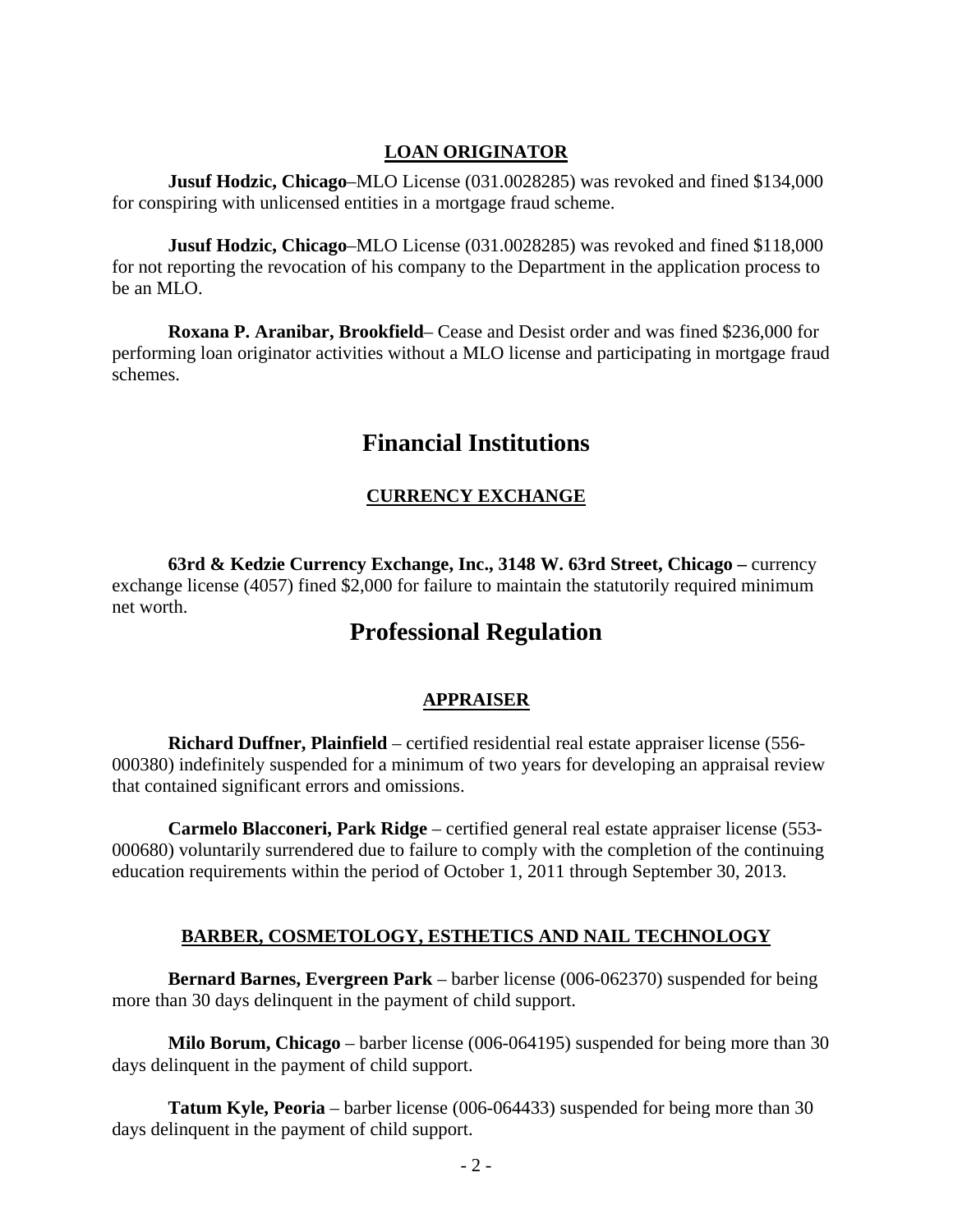**Ellis Patterson, Country Club Hills** – barber license (006-064657) issued and placed on probation for two years and six months due to a prior criminal conviction.

**Matthew Steht, Plano** – barber license (006-064660) issued and placed on probation for two years based on felony conviction and unprofessional conduct.

**Samuel Williams, Chicago** – barber license (006-064658) issued and placed on nonreporting probation for one year due to a prior criminal conviction.

The following individuals' cosmetology licenses were placed on probation until September 30, 2015 and required to complete deficient continuing education and fined \$350 for failure to complete continuing education requirements for the 2011 renewal: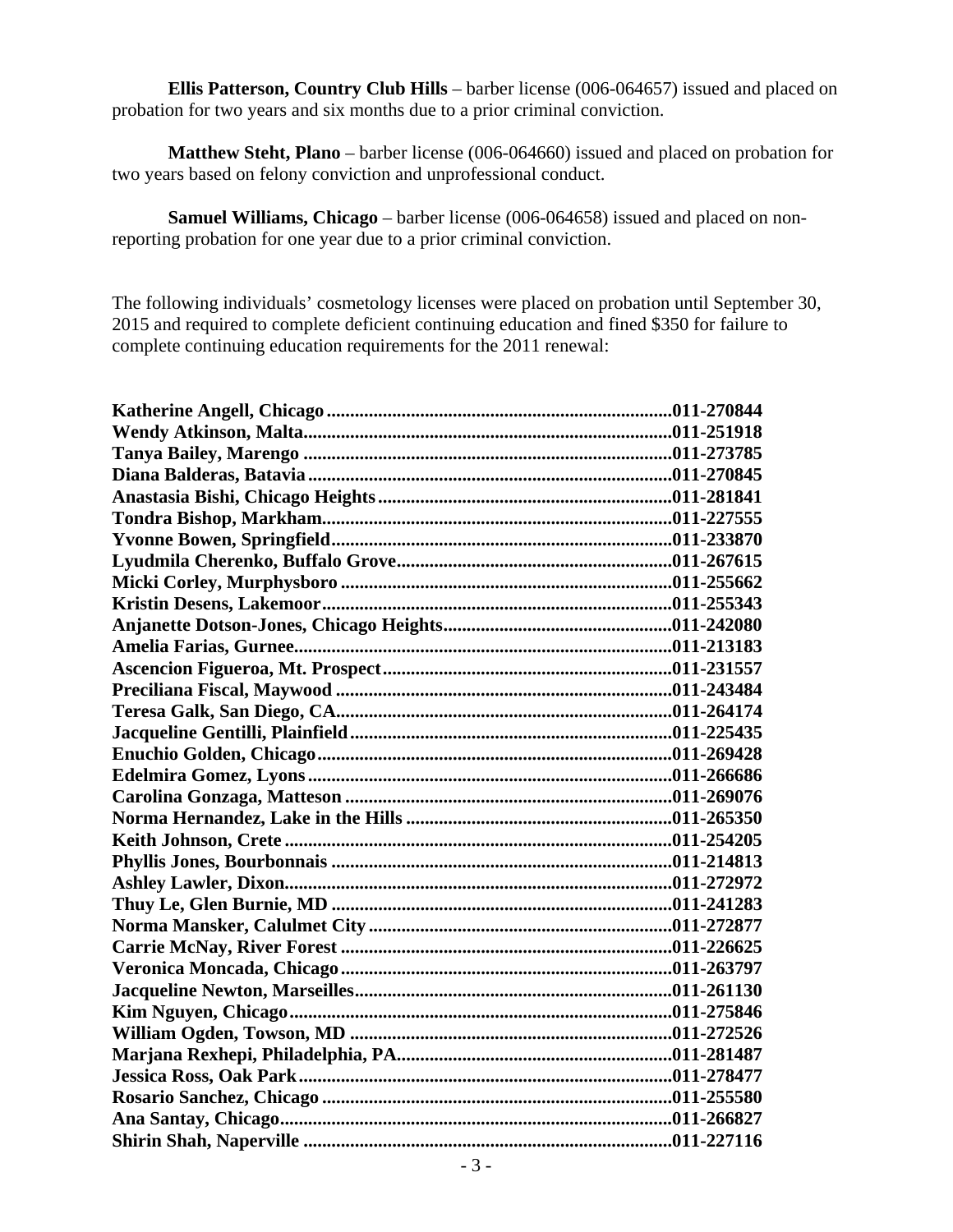**Yolanda Bishop, Chicago Heights** – cosmetology license (011-305874) issued and placed on one year probation due to a prior criminal conviction.

**Suzanne Harmston, Chicago** – cosmetology license (011-241942) reprimanded and may renew effective upon payment of fees and filing of forms, and fined \$500 for a past failure to comply with the CE requirements for the renewal of the cosmetologist license in 2003.

**Jeremiah Harper, Decatur** – cosmetology license (011-305887) issued and placed on non-reporting probation for one year due to prior criminal convictions.

**Amanda Kincaid, Champaign** – cosmetologist license (011-305886) issued and placed on indefinite probation for a minimum of two years based on felony conviction and unprofessional conduct.

**Chiara Lazzara, Norridge** – cosmetology license (011-268617) reprimanded and must complete deficient continuing education hours and fined \$200 for failure to complete the continuing education requirement for renewal.

**Ernesto Martinez, Bensenville** – cosmetology license (011-276332) restored to probation after defaulted on an Illinois educational loan and has now entered into a repayment agreement.

**Niya Ramirez, Naperville** – cosmetology license (011-305873) issued with reprimand and fined \$250 for practice prior to licensure and prior criminal convictions.

**Georgia Reed, Sterling** – cosmetology license (011-305888) issued and placed on probation for two years based on felony conviction and unprofessional conduct.

**Ronald Warner, Calumet City** – cosmetology license (011-305872) issued and placed on probation for two years due to prior criminal convictions.

**Francesca Foster, Chicago** – nail technician license (169-024956) issued and placed on probation for one year due to a prior felony conviction.

**Joes Barber Shop, Chicago** – barber shop license (189app3328573) will be issued with reprimand and fined \$250 after shop operated prior to licensure.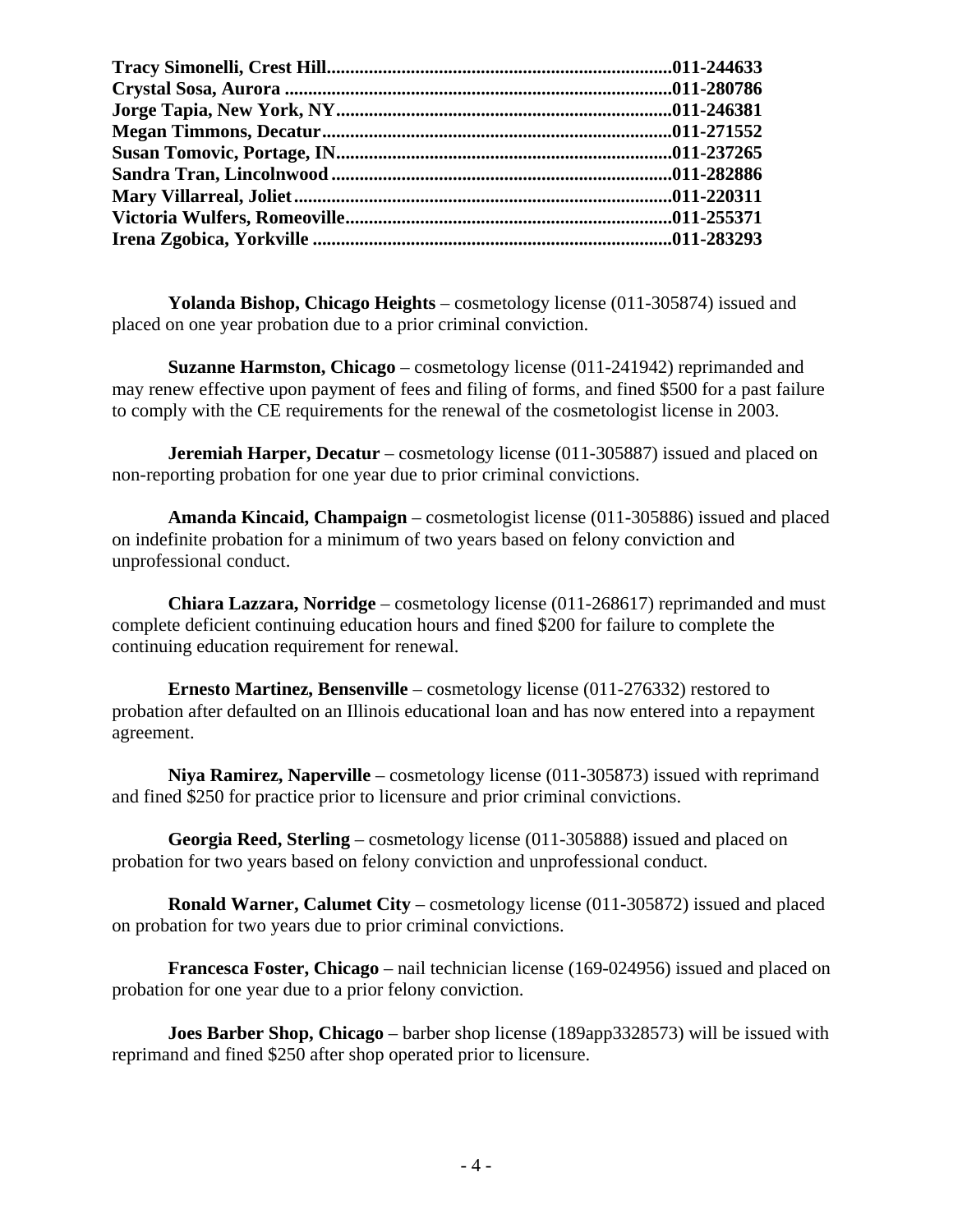### **COLLECTION AGENCY**

**ARS National Services, Inc., Escondido, CA** – collection agency license (017-021861) issued with reprimand based on sister state discipline.

#### **DENTAL**

 **Eduard Vernovsky, Wheeling** – dental license (019-023309) suspended for being more than thirty days delinquent in the payment of child support.

# **DETECTIVE, ALARM, SECURITY, FINGERPRINT VENDOR AND LOCKSMITH**

**Barbara Black, Raymond** – licensed security contractor license (119-001115) suspended for two years and fined \$250 for being convicted of deceptive practices and failing to notify the Department of the arrest and conviction.

**Rex Specialty Systems, Chicago** – licensed private alarm contractor agency license (127-000865) fined \$10,000 for practicing on a non-renewed license and aiding and assisting unlicensed alarm practice of employee Michael Smith. **Michael Smith, Yorkville** – permanent employee registration card (129-331201) fined \$1,500 for unlicensed alarm contractor practice for Rex Electric and aiding and assisting unlicensed alarm contractor practice of Rex Speciality Systems.

The following individuals' permanent employee registration cards were suspended for being more than 30 days delinquent in the payment of child support:

| 129-239137  |
|-------------|
| .129-237142 |
| .129-247332 |
| .129-370341 |
| .129-320853 |
| 129-130354. |
| .129-373478 |
| .129-371516 |
| .129-032706 |
| .129-271502 |
| .129-341106 |
| .129-206558 |
| .129-349991 |
| .129-318823 |
| .129-241229 |
| .129-326983 |
| .129-200456 |
| .129-269365 |
| .129-352666 |
| .129-370312 |
|             |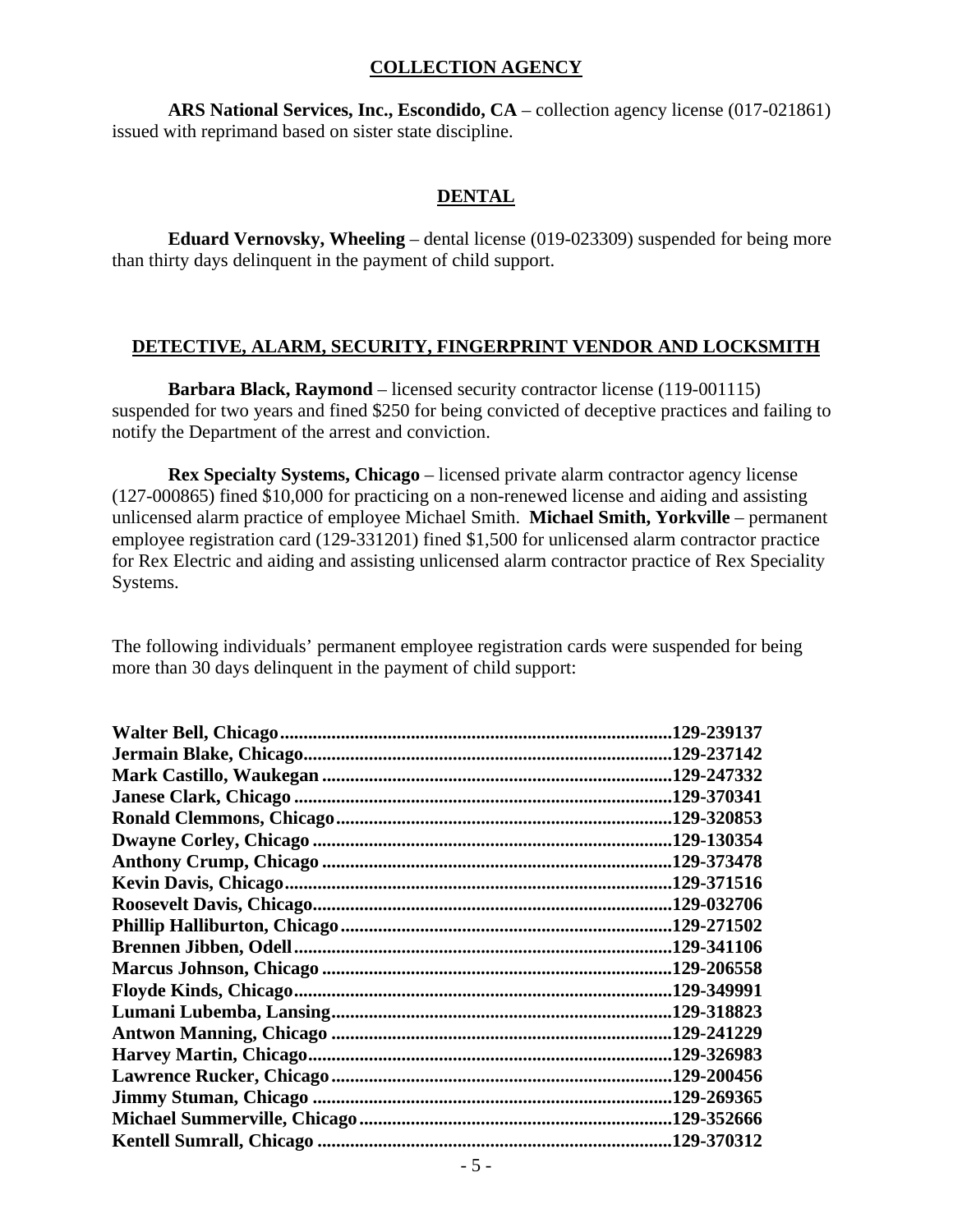**Darius Brownlee, Chicago** – permanent employee registration card (129-356930) placed on probation for two years due to criminal conviction.

**Corrie Carter, Chicago** – permanent employee registration card (129-344508) placed on probation for one year due to criminal conviction.

**Victor Finch, Chicago** – permanent employee registration card (129-047314) placed on probation for two years due to criminal conviction.

**Bryan Gooden, Chicago** – permanent employee registration card (129-376481) issued and placed on probation for one year due to criminal conviction.

**James Johnson, Springfield** – permanent employee registration card (129-166494) placed on probation for 18 months due to criminal conviction.

**Bernard Montgomery, Chicago** – permanent employee registration card (129-317768) placed on probation for one year due to criminal conviction.

**Mark Washington, Blue Island** – permanent employee registration card (129-324174) placed in refuse to renew status due to failure to report arrests and conviction, and failure to sign and return the agreed consent order.

**Ronald Wert, Bloomington** – permanent employee registration card (129-376479) issued and placed on probation for one year due to criminal conviction.

**Kirk Wilson, Chicago** – permanent employee registration card (129-376474) issued and placed on probation for one year due to criminal conviction.

**Jeremy Wilson, Chicago** – permanent employee registration card (129-026555) issued and placed on probation for one year due to criminal conviction.

# **FUNERAL DIRECTORS & EMBALMERS**

**Sara Miller, High Ridge, MO** – funeral director and embalmer license (034-016800) issued and placed on probation for one year subject to terms and conditions based on discipline by another U.S. jurisdiction.

**Troy Tipsord, Paw Paw** – funeral director and embalmer license (034-016801) issued with reprimand based on discipline by governmental agency.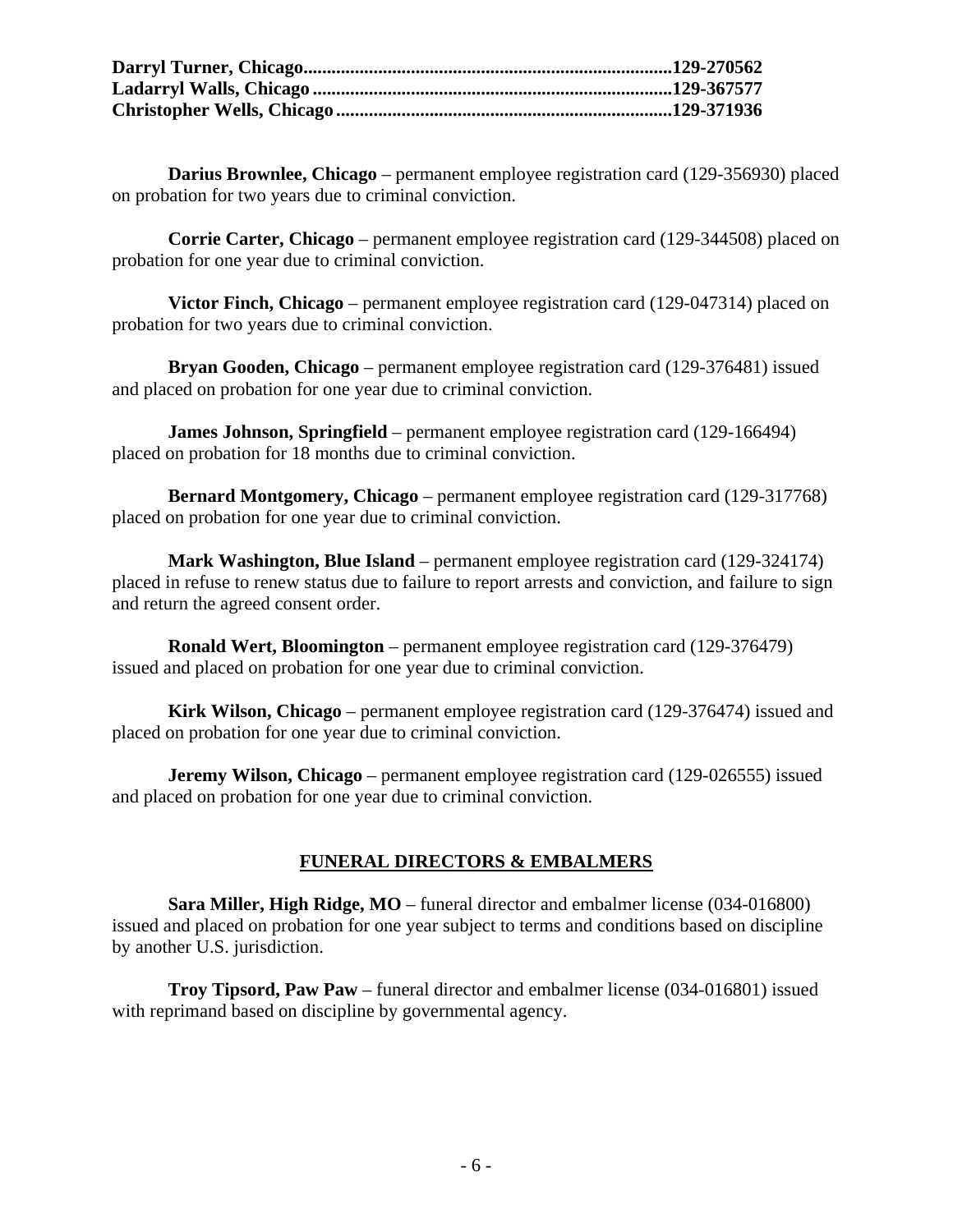#### **MASSAGE THERAPY**

**Ameshia Richmond, Plainfield** – massage therapist license (227-017025) issued and placed on one year non-reporting probation for 12 months due to a 2008 felony retail theft conviction.

#### **MEDICAL**

**Susan Burge, Springfield** – physician and surgeon license (036-119873) reprimanded and fined \$500 for failure to timely release medical records.

**Jawed Ehsan, Elgin** – physician and surgeon license (036-089665) automatically, indefinitely suspended for a minimum of 12 months for his failure to comply with terms and conditions of his probation.

**Jeffrey Frank, Chicago** – physician and surgeon license (036-075689) temporarily suspended for unprofessional and immoral conduct, to wit: Respondent was arrested by Deerfield Police Department for public indecency.

**Edward McMenamin, Downers Grove** – physician and surgeon license (036-059404) temporarily suspended for unprofessional and immoral conduct, to wit: Respondent was in possession of child pornography.

**Kenneth Primm, Downers Grove** – physician and surgeon license (036-088527) and controlled substance license (336-050361) both suspended for being more than 30 days delinquent in the payment of child support.

**Edward Raines, Morrison, CO** – physician and surgeon license (036-130126) automatically, indefinitely suspended for a minimum of 12 months for failure to comply with the terms and conditions of a probation order he previously entered with the Department.

**Linda Rosenberg, Chicago** – physician and surgeon license (036-067994) temporarily suspended for participation in a conspiracy to receive kickbacks for the referral of Medicaid and Medicare patients to other services providers, dispensing controlled substances outside the scope of professional practice and legitimate medical purpose and misbranding of controlled substances.

**Sheela Swamy, Downers Grove** – physician and surgeon license (036-081176) reprimanded and fined \$5,000 for splitting fees with non-physicians.

**Robert Weiss, Chicago** – physician and surgeon license (036-081734) temporarily suspended for unprofessional and immoral conduct, to wit; Respondent was arrested and charged with unauthorized videotaping of staff members at two practice locations.

**Tamra Brisbin, Chillicothe** – physician assistant license (085-000647) to remain on indefinite probation with same terms and conditions and additional self-reporting requirements.

**David Jones, Toledo, OH** – temporary medical permit (125-064727) issued and placed on indefinite probation due to his dismissal from a previous residency program for criminal conduct.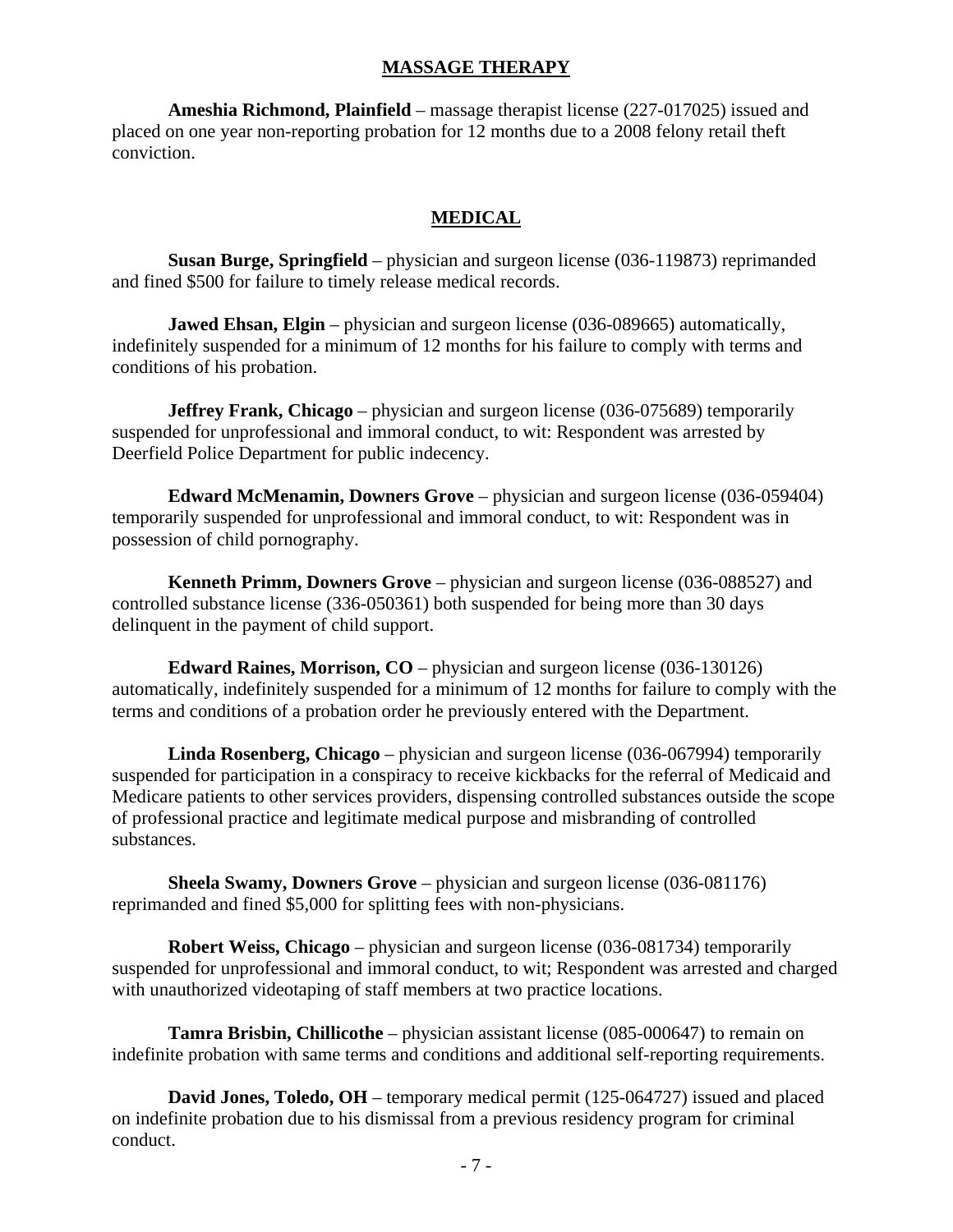### **NURSING**

**Elizabeth Blake, Carbondale** – registered nurse license (041-344399) placed on indefinite probation for a minimum of two years for having pled guilty to, and been found guilty of, a Misdemeanor Driving Under the Influence of Alcohol offense in September 2012 and having been sentenced to Probation - successfully completed probation in December 2013.

**Jennifer Branham, Alton** – registered nurse license (041-353388) placed in refuse to renew status for failing to report to the Department having been terminated from employment.

**Julie Cabrera, Chicago** – registered nurse license (041-353520) placed in refuse to renew status for having been terminated from employment due to testing positive for controlled substances and as a result of her failing to report this action to the Department.

**Lori Hall, Belleville** – registered nurse license (041-298003) placed in refuse to renew status for having been terminated from employment due to testing positive for controlled substances and as a result of her failing to report this action to the Department.

**Bridget Heiberger, Chicago** – registered nurse license (041-361107) placed in refuse to renew status for having been terminated from employment due to testing positive for controlled substances and as a result of her failing to report this action to the Department.

**Stacey Hollerauer, Chicago** – registered nurse license (041-386592) placed in refuse to renew status for having been terminated from employment due to testing positive for controlled substances and as a result of her failing to report this action to the Department.

**Cheryl Jehn, Arlington Heights** – registered nurse license (041-367217) placed in refuse to renew status for failure to respond to the Department's Notice of Refuse to Renew, improper storage of controlled substances, the writing of two telephone orders that discontinued medications without physician consent, alleged impairment at work, and failing to report to the Department the final adverse action of being terminated.

**Kathy Mercer, Eureka** – registered nurse license (041-249635) placed in refuse to renew status for having been terminated from employment due to testing positive for controlled substances and as a result of her failing to report this action to the Department.

**Nancy Reilly, Palos Hills** – registered nurse license (041-127588) indefinitely suspended for a minimum of six months after Respondent tested positive for substances.

**Norman Ryckman, Gibson City** – registered nurse license (041-248963) and licensed practical nurse license (043-065360) permanently revoked for conviction of a criminal act that requires registration under the Sex Offender Registration Act.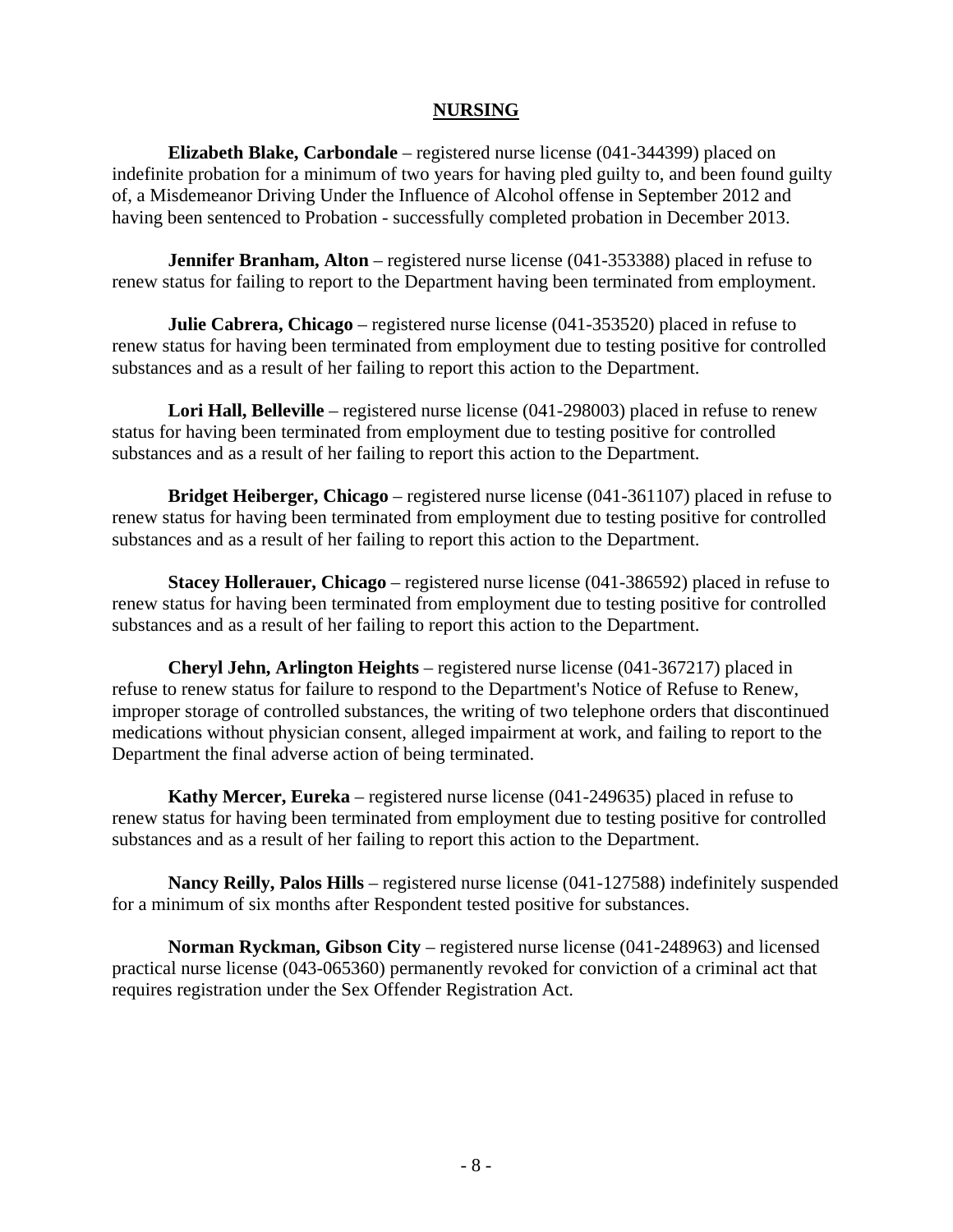**Deborah Stack, Granite City** – registered nurse license (041-326960) placed in refuse to renew status for failing to respond to the Department's Notice to Refuse to Renew license based on testing positive in a pre-employment screen for marijuana, benzodiazepines, oxazepam, and nordazepam and failing to self-report possible addiction.

**Rebecca Walter, Rockford** – registered nurse license (041-366748) placed in refuse to renew status for having been terminated from employment due to testing positive for controlled substances and as a result of her failing to report this action to the Department.

**Kendra Dickerson, Willowbrook** – licensed practical nurse license (043-113248) reprimanded and must complete continuing education hours because she violated a patient's privacy by engaging in the unauthorized access of patient's medical records on four occasions.

**Misty Noble, Erie** – licensed practical nurse license (043-087524) placed in refuse to renew status for failing to respond to the Department's Notice to Refuse to Renew, which was based on an Iowa sister-state discipline for a misdemeanor conviction for taking possession or control of money of another through checks written for less than \$200 on a bank account with insufficient funds.

**Haleema Shams, Kansas City, MO** – licensed practical nurse license (043-025945) indefinitely suspended for a minimum of one year for a sister state discipline.

**Jon Kaesberg, Mahomet** – advanced practice nurse license (209-000377) placed in refuse to renew status based on his failure to respond to the Department's Notice of Intent to Refuse to Renew based on his failure to comply with employer last chance agreement program, failure to self-report relapse, and failure to report adverse final action of termination from employment.

# **OPTOMETRY**

**E & R Beauty Supply, Charleston** – (unlicensed) ordered to cease and desist unlicensed practice of optometry and assessed a \$2,000 civil penalty after sold contact lenses and/or advertised as being able to sell contact lenses to members of the public.

# **PHARMACY**

**Kevin Davis, Chicago** – pharmacy technician license (049-161271) suspended for being more than 30 days delinquent in the payment of child support.

**Regina Doering, Springfield** – pharmacy technician license (049-063729) placed in refuse to renew status after she pled guilty to felony theft in the Circuit Court of Sangamon County, IL on August 12, 2005.

**Anthony Lemond, Calumet City** – pharmacy technician license (049-166037) revoked for being convicted of Aggravated Unlawful Use of a Weapon, a felony.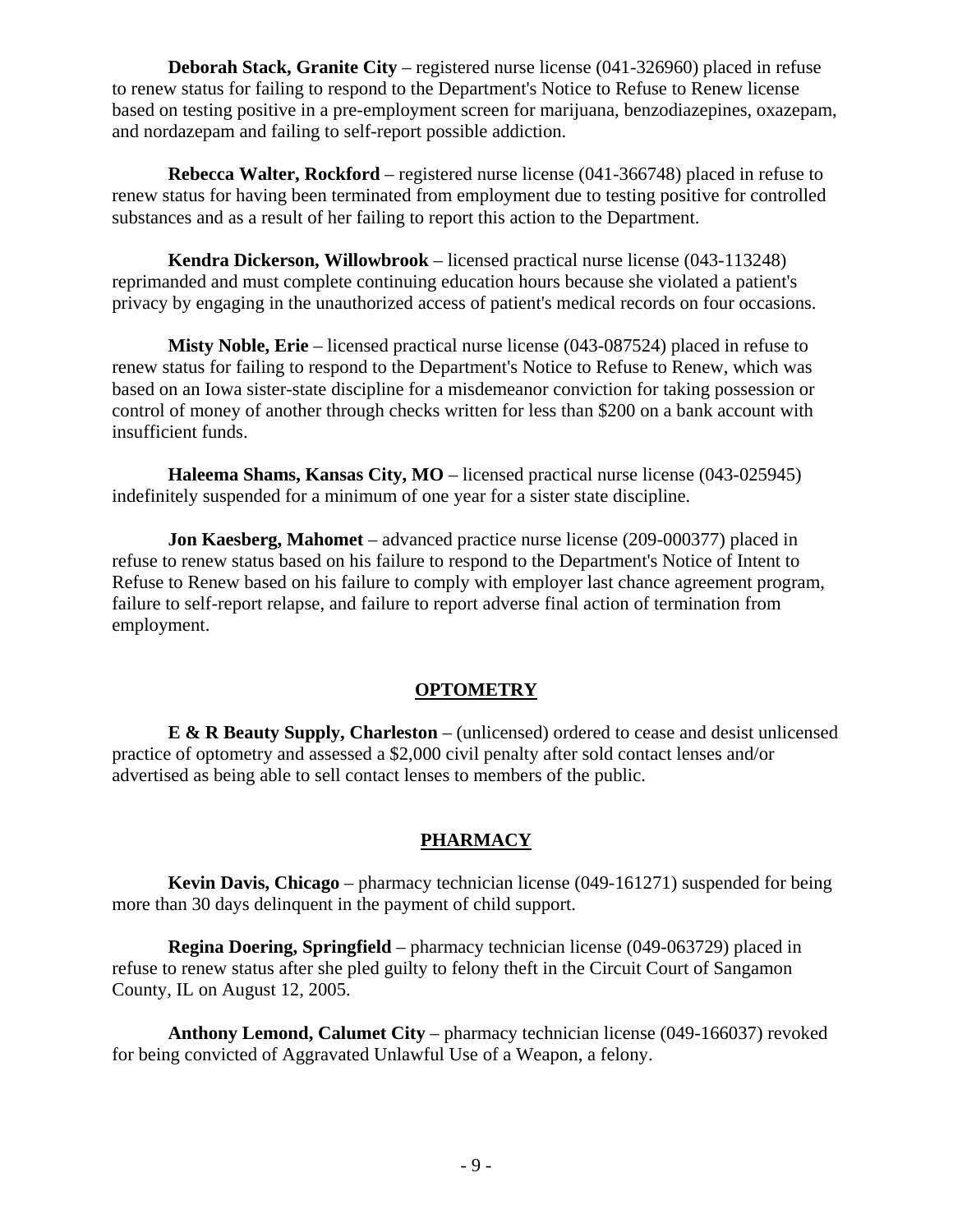**Sunhoi Chae, Streamwood** – pharmacist license (051-297485) issued with reprimand and fined \$1,000 after failed to disclose on her application for licensure that her California pharmacist license had been disciplined for a dispensing error that occurred on or about March 30, 2012.

**Franklin Pharmacy, Russellville, AL** – pharmacy license (054-017670) fined \$10,000 as a result of having their Alabama pharmacy license disciplined.

# **PODIATRY**

**Atiyeh Salem, Palos Heights** – podiatry license (016-003399) fined \$7,000 for practicing beyond the scope of podiatric medicine and for engaging in unpermitted advertising.

# **PROFESSIONAL BOXING**

**James Jackson, Lockport** – licensed amateur FCMA promoter license (002.167815- 0025) fined \$1,000 for engaging in the unlicensed practice of professional mixed-martial arts promotion by posting an advertisement on his Facebook page offering amateur contestants a \$5,000 prize to compete in an amateur bout for a May 16, 2014 event.

# **PROFESSIONAL COUNSELORS**

**Nicole Gould, Chicago** – licensed professional counselor license (178-004797) voluntarily surrendered due to failing to complete the required number of continuing education hours for the renewal period as required.

# **REAL ESTATE**

**Kimberly Dobyns, Oswego** – real estate broker license (475-118563) revoked and fined \$25,000 and **Home Buyer Services Inc., Warrenville** – real estate broker corporation license (478-025397) revoked and fined \$25,000 due to their failure to remit escrow funds and failure to comply with a Department request for documentation.

# **ROOFING CONTRACTORS**

**Bash Roofing Co., Champaign** – roofing contractor license (104-000316) reprimanded and fined \$2,500 based on aiding and assisting unlicensed practice of commercial roofing.

**Conrad Roofing of Illinois, Inc., Chicago** – roofing contractor license (104-015083) reprimanded and fined \$5,000 based on aiding and assisting unlicensed practice of roofing contracting.